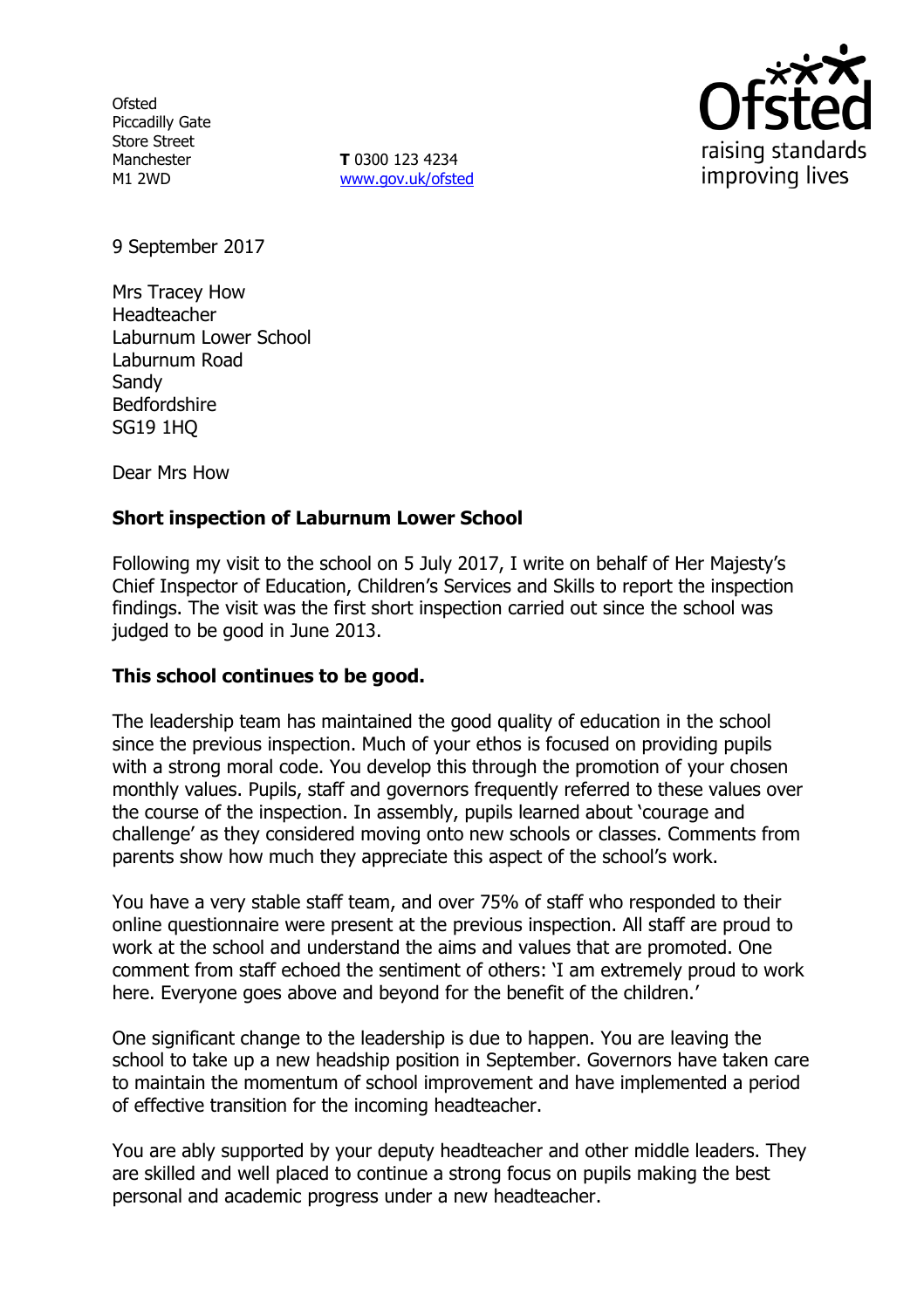

Governors have an accurate view of what is working well and what could be even better. They have clear roles and responsibilities and are dedicated to their work. Governors have a detailed knowledge of the strengths of the school and areas for further improvement. They visit often and effectively hold school leaders to account for the progress that pupils make in all aspects of their education. Governors have played their full part in preparing for the change to a primary school in 2018. They have rigorous plans to ensure that the many strengths of the school community remain.

You have maintained the many strengths that were identified at the time of the previous inspection. The teaching of reading is strong. In 2016, the proportion of pupils who reached the expected standard in their phonic screening check rose significantly to over 90%. This is set to continue this year due to the good quality of teaching they receive.

Children get a good start at Laburnum Lower school. Children are well cared for and take part in exciting activities in Nursery that help them develop their language and number skills. Parents appreciate your approach to flexible hours in the Nursery. As a result of their positive start in Nursery, nearly all children who enter Reception are already familiar with the school and settle quickly and well. Their starting points are mostly typical for their age. Children make good progress through the early years and the proportion of children who demonstrate a good level of development by the end of Reception remains consistently above that found nationally.

Pupils are very polite and articulate. They have an obvious pride in their school and speak openly about the values that you promote. They are eager to speak about their learning activities and about how much they appreciate the swimming pool on your school site. Pupils have much to occupy them at lunchtimes and less structured times. Friendships and play are highly evident, and pupils demonstrate that they feel safe.

Parents are positive about the work of the school. From the many comments received during the inspection, one comment typified the sentiment of many: 'Laburnum Lower school is well managed where children are given not only a great foundation in education, but are nurtured and provided with great values.'

The mark of your decisive leadership is how well you and other leaders keep improving the provision and set precise goals for the school to achieve. Your improvement plans accurately identify that you want pupils to excel even further, particularly those who are most able.

## **Safeguarding is effective.**

Leaders, including governors, place the highest priority on keeping pupils safe and providing strong pastoral care for pupils at Laburnum Lower School. Leaders have been successful in creating a secure and caring environment in which pupils and staff have confidence and feel valued. All parents who responded to the online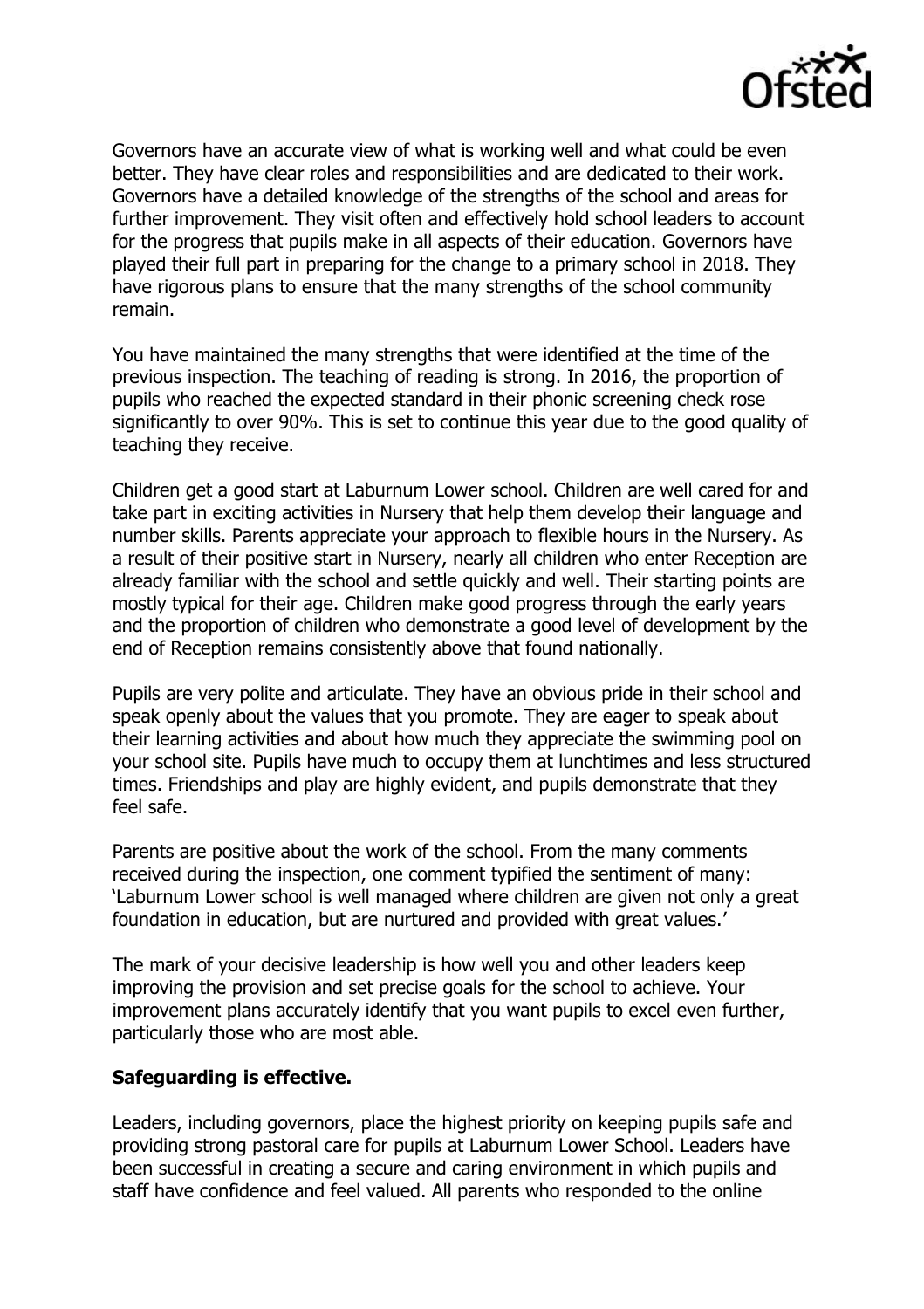

questionnaire, Parent View, agreed that their children are happy and well looked after. One parental comment stated, 'I am confident that my child is safe and happy.'

The school's safeguarding policies and procedures meet current requirements. Suitable recording systems are in place for the recruitment of staff. Governors regularly check that the necessary recruitment checks on adults working at the school have been carried out effectively.

Leaders ensure that staff are well informed and trained about safeguarding guidance, including the government's 'Prevent' duty to counter radicalisation. Staff receive regular training, both formally and through regular staff updates, and are suitably qualified and confident to implement the school's policies. Staff ensure that risk assessments are thorough, when taking pupils on school trips or using the swimming pool.

Pupils who spoke with me during the inspection said that they feel safe and have someone to talk to if they are concerned. Pupils also told me that they are very confident that staff will deal well with conflict or any potential bullying situations should they ever arise.

# **Inspection findings**

- $\blacksquare$  My first line of enquiry was to consider the provision in mathematics and writing for the most able pupils. This was because, in 2016, at key stage 1 the proportion of pupils who reached the higher standard in both subjects was below the national average. In mathematics, this was in the lowest 10%.
- This academic year, you have made this issue a priority for your school improvement planning. Your English and mathematics leaders have an accurate understanding of the good quality of teaching over time in key stage 1. They use the school's own data information effectively, so that individuals who are in danger of falling behind receive precise support and help. Consequently, this year, the proportion of pupils who are reaching the higher standard in writing is improving.
- In mathematics, pupils develop a strong sense of the basic skills and strategies in addition, subtraction, division and multiplication. Although typically pupils make good progress from their starting points at key stage 1, your leaders recognise that there is still more to do. You have identified that the most able pupils still require greater opportunities to apply their mathematical skills so they can deepen their understanding further.
- My second line of enquiry was to consider whether pupils continue to make good progress in Years 3 and 4, so they are well prepared for the next stage of their education.
- Work in pupils' books shows that they have opportunity to write at length to practise their skills, often editing and redrafting their work so it improves. In reading, pupils develop their skills of comprehension and their love of reading through precisely planned activities. This is because, this year, you have focused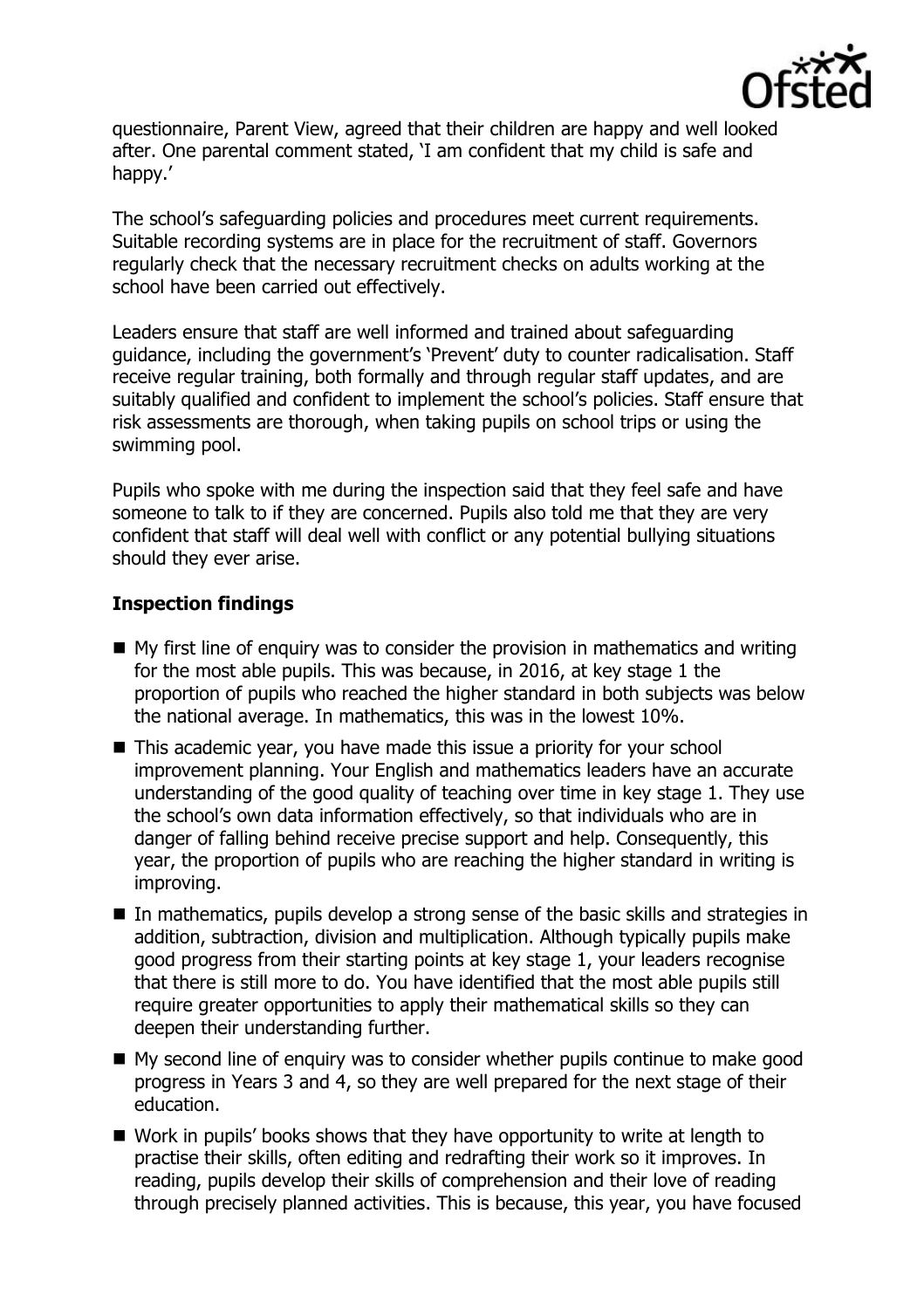

on developing their interest in, and passion for, reading. The impact of this work can be seen in other subjects across the curriculum.

- **Pupils in Year 4 work diligently and well. They listen to instructions carefully and** respond quickly and with enthusiasm for their work. Additional adults are used well to support pupils who require further questioning so they can focus and achieve the task that has been set.
- **Pupils were keen to talk with me about how they are very motivated to learn** their times tables because of the exciting ways that adults present their learning. Consequently, pupils in Year 4 demonstrate a very strong understanding of this crucial mathematical skill.
- **Pupils spoken with are proud of their school and of their own achievements.** However, you still recognise that the curriculum for mathematics requires further development as the school moves to become a primary school. Pupils have the capabilities to deepen their skills further, so that even more can reach the required standard and above by the time they reach Year 6.
- Another area I considered during the inspection was the progress that children make in early years. This was because, in the previous inspection report, you were asked to improve the lesson planning for Nursery and Reception, including outdoors and inside learning.
- As the school is built in a conservation area, you are unable to install an outdoor canopy to ensure continuous access to an outside classroom. This is a challenge for you. Nevertheless, adults plan effectively and cater for all areas of learning, both inside and outside, so that children have as many opportunities as possible to develop their skills. The proportion of children who leave Reception reaching a good level of development continues to be above the national average. This represents good progress from their broadly typical starting points.
- Although children achieve well in Reception, the proportion who reach the required level of development in writing is less consistent. In 2016, this was the first year in three years when children's achievement in writing reached the national average. You recognise that, for some children, the quality of teaching in handwriting and letter formation is not precise enough. Boys particularly are not grasping the basics swiftly enough, and adults do not routinely reinforce these essential skills. Consequently, the quality of writing is not as effective as it should be for their age and capabilities.
- An area that appeared as a strength from your published data information is the achievement and progress of pupils who are disadvantaged and those who have special educational needs. I considered this as a line of enquiry.
- You clearly and effectively identify the barriers to learning for the vulnerable pupils in your school. Your deputy headteacher who leads this aspect of your school's work has a strong understanding of the strengths and of where to improve even further. Together with strong leadership of the provision for pupils who have special educational needs and/or disabilities, you ensure that pupils' emotional and academic needs are precisely met.
- Families are practically and skilfully supported so that these pupils receive the care and intervention they require. Pupils who have special educational needs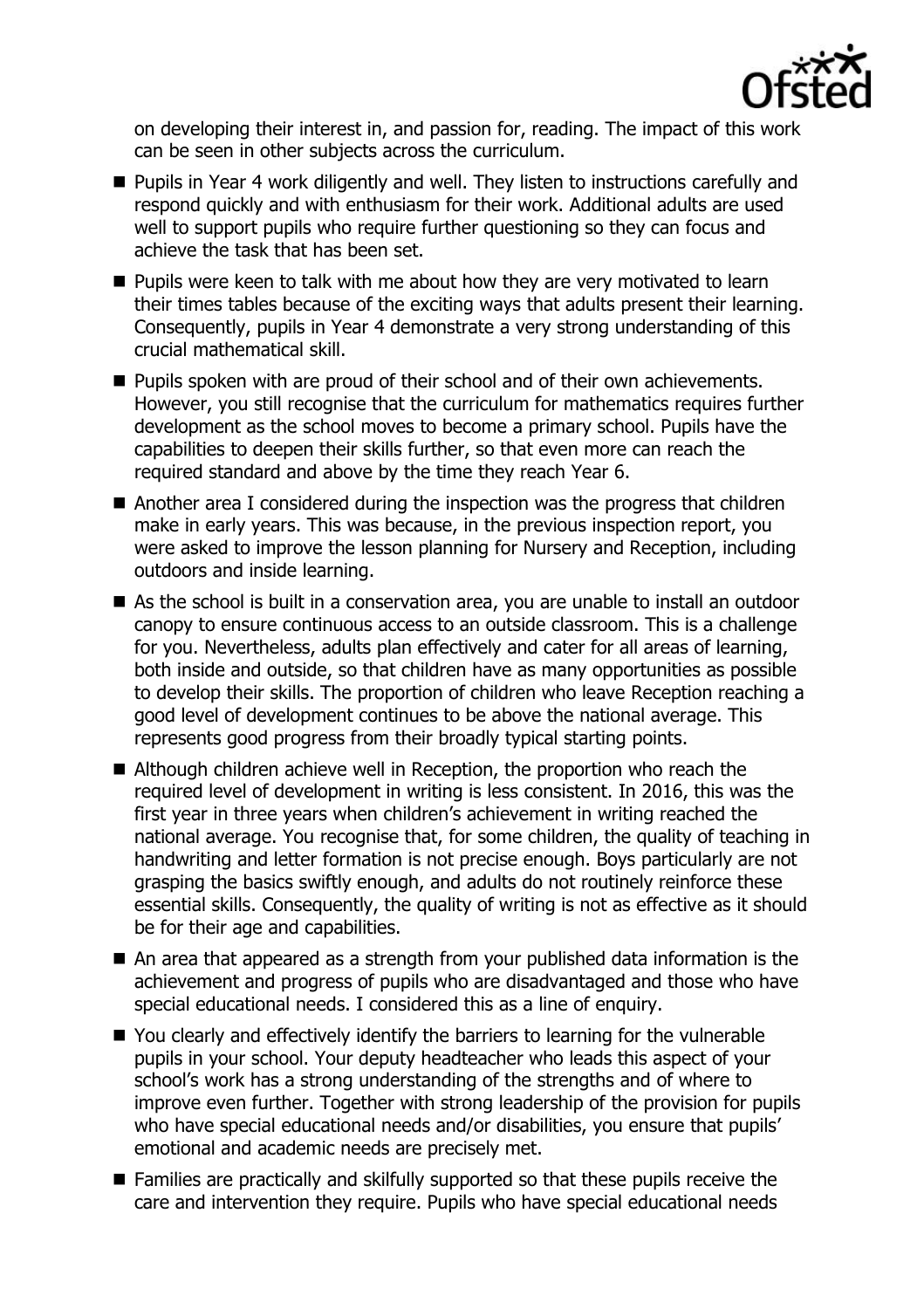

and/or disabilities and who are disadvantaged make at least expected but often exceptional progress in their learning. Where possible, the most able disadvantaged pupils are provided with precisely targeted support so they can reach above average progress for their age.

- In 2016, the school's attendance overall was lower than the national average. For a few pupils who have special educational needs and/or disabilities, attendance was lower and in the bottom 10% nationally. This situation has been similar for a number of years, often due to individual pupils' complex needs.
- All school staff make sure that they encourage attendance and combat persistent absenteeism. Through a range of challenge and support, you work with parents to increase attendance for individuals who fall below national expectations or for whom there are other additional social or medical reasons. You work closely with the education welfare officer, which is proving highly effective in helping families in often complex circumstances. Consequently, attendance overall is rapidly improving, and this year is currently just above the national average.

# **Next steps for the school**

Leaders and those responsible for governance should ensure that:

- $\blacksquare$  they increase the proportion of pupils who reach the higher standard in writing and mathematics so it is at least in line with national averages in key stage 1
- children, in particular boys, in early years develop appropriate letter formation and practise their handwriting, so they can make even better progress in writing
- $\blacksquare$  they continue to develop the curriculum for mathematics so that pupils have more opportunities to use, apply and master their skills in key stage 2.

I am copying this letter to the chair of the governing body and the director of children's services for Central Bedfordshire. This letter will be published on the Ofsted website.

Yours sincerely

Kim Hall **Her Majesty's Inspector**

## **Information about the inspection**

During the inspection, I held meetings with you, the deputy headteacher, the coordinator for special educational needs and/or disabilities, the leaders for mathematics and English, the school office personnel, and four representatives of the governing body. I gathered a range of evidence to judge the quality of teaching, learning and assessment. This included observations of teaching and learning in every class, jointly with you. I evaluated pupils' current work across all subjects and a wide range of abilities. I scrutinised a variety of sources of information, including